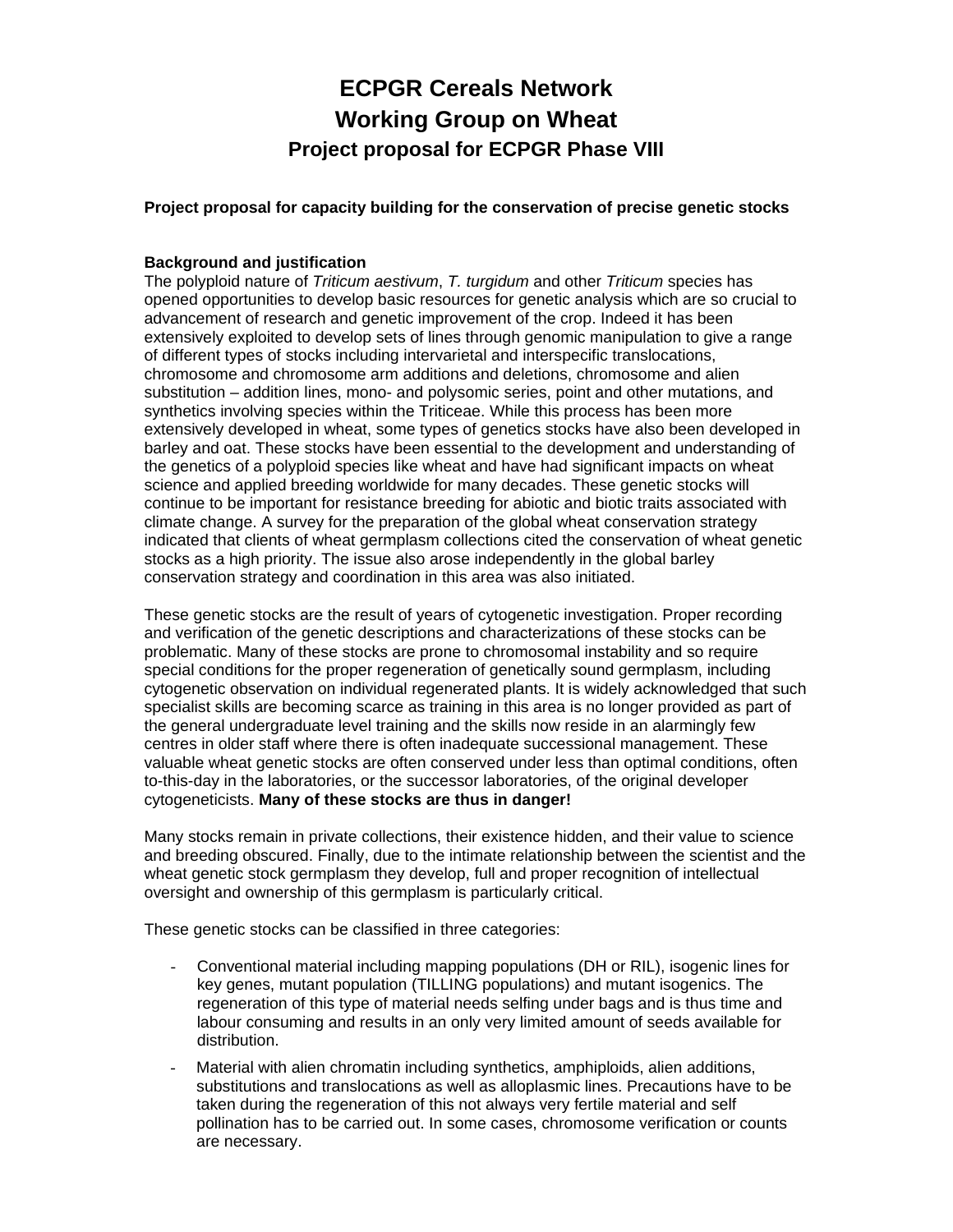Aneuploids, including deletion lines, monosomics, ditelocentrics, double ditelocentrics, isochromosomes, trisomics, tetrasomics, nulli-tetrasomics, single chromosome substitution lines, recombinant chromosome substitution lines and intravarietal translocation lines. The regeneration of this type of material necessitates very often cytogenetic observations and can only be carried out by specialised laboratories.

From an informal survey carried out for the wheat conservation strategy collections of precise genetic stocks, stocks were identified in 8 European countries but significant repositories in other European countries have not responded yet.

While these stocks represent a special category of stocks, they are not just maintained by specialist laboratories, as a number of key collections throughout Europe include holding of this type in their general holdings. The passport data for such material is markedly different to that of cultivars, landraces and breeders lines and so the Multi-Crop Passport Descriptors used in compiling the ECPGR Central Crop Databases and EURISCO fail to adequately address and describe such material. At the present time this represents a serious omission within existing cataloguing efforts that is recognised but has, to date, not been tackled directly. Because of the extensive range of these stocks that have been developed for wheat, we feel time is now becoming pressing to try to address this oversight and to try to develop a coherent strategy for the future conservation and management of such resources and this is an activity in which the ECPGR Wheat Working Group can play a lead role.

The ECPGR wheat working group during its meeting in Foça, Turkey (April 21 – 24.2008) decided to create a subgroup with the following tasks

- $\bullet$  Contact other relevant networks which specifically deal with such stocks (EWAC, ITMI, CPI) and compile an inventory of current stocks available and where they are maintained
- Discuss with molecular geneticists as to which classes of stocks will continue to be of use in the future and where a priority actions should be focused
- Produce a report for the next wheat working group meeting on the inventory of stocks in the public domain which are freely available and future options.

## **Objectives of the project**

- To develop an overview of the current status of precise genetic stocks within Europe and internationally with a view to their future conservation
- To identify and prioritise which types of precise genetic stocks are of most value now and in the future to know where efforts are most needed.
- To identify the requirements for capacity building with respect to "precise genetic stocks" in the Plant Genetic Resources community in Europe.
- To work with others in the development of appropriate passport database fields for these stocks with a view to developing a European and possibly an International catalogue.
- Identification of genebanks which may engage the long term conservation of such material and key laboratories for short term training (in particular for material which need cytogenetic observations for identification and regeneration)
- Link with the subgroup of the wheat working group. This subgroup will carry out their mandate as input in kind for the ECPGR wheat working group.

## **Workplan**

The project can be carried out once the inventory and the discussion as to which precise genetic stocks to conserve have been completed.